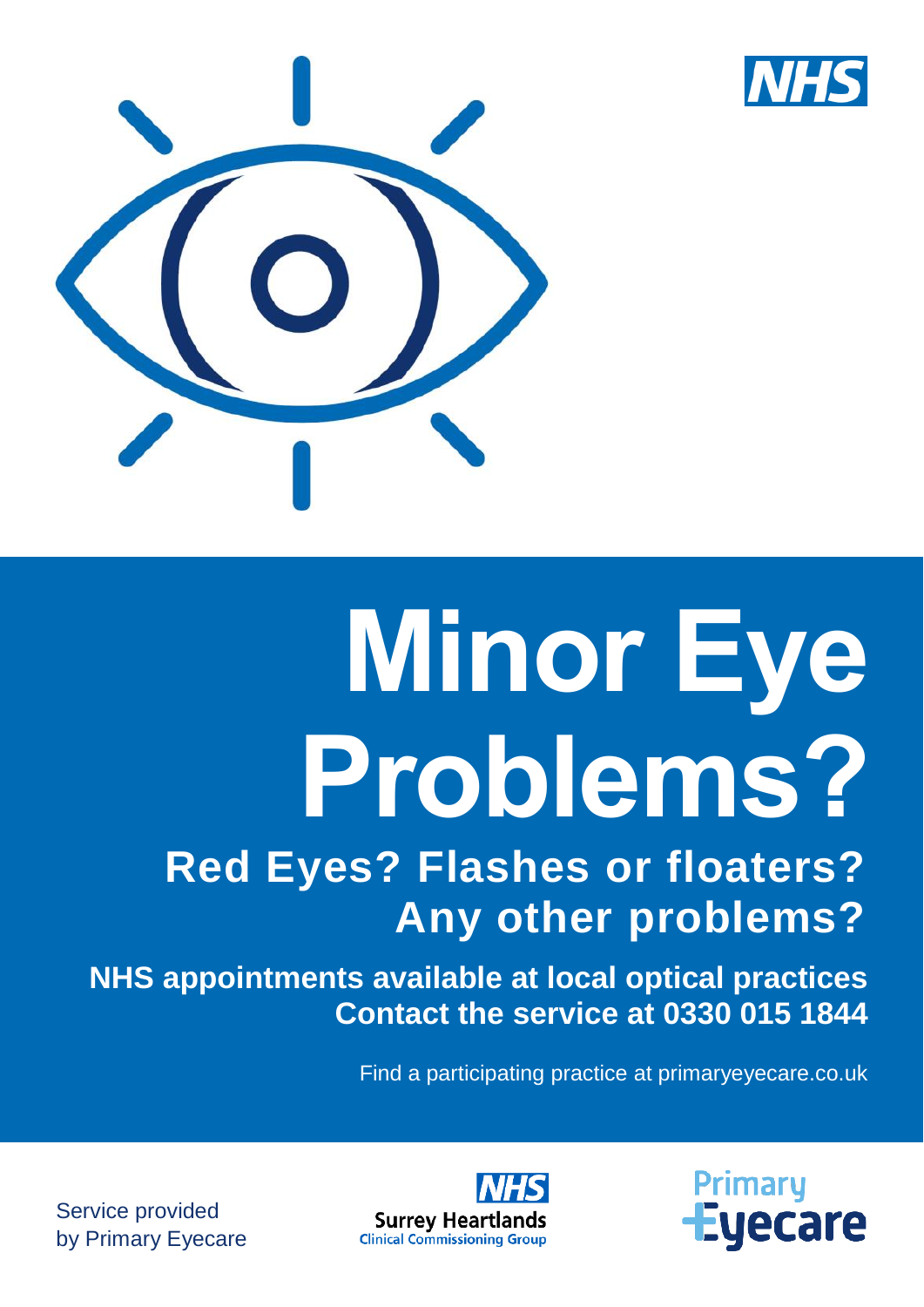# **What is a Minor Eye Conditions Service (MECS)?**

Symptoms that can be seen under the service include:

- Red eye or eyelids
- Dry eye, or gritty and uncomfortable eyes
- Irritation and inflammation of the eye
- Significant recent sticky discharge from the eye or watery eye
- Recently occurring flashes or floaters
- In-growing eyelashes
- Recent and sudden loss of vision
- Foreign body in the eye

If you have very minor symptoms you may be advised to self care or seek support from your local pharmacy first.

## **Please note, this is not a sight test.**

Also if you have a major eye condition that is being regularly monitored by your optometrists or hospital eye service, this will not be covered by this service, for example, cataracts, diabetic retinopathy or glaucoma



## **Where should I go?**

An appointment will normally be required – whether virtually (telephone or video) or face to face, so please telephone first. Appointments are available during normal working hours and some practices offer appointments in the evenings and at weekends. Not all practices have an optometrist available every day, but if they don't, they will be able to find you an alternative appointment nearby.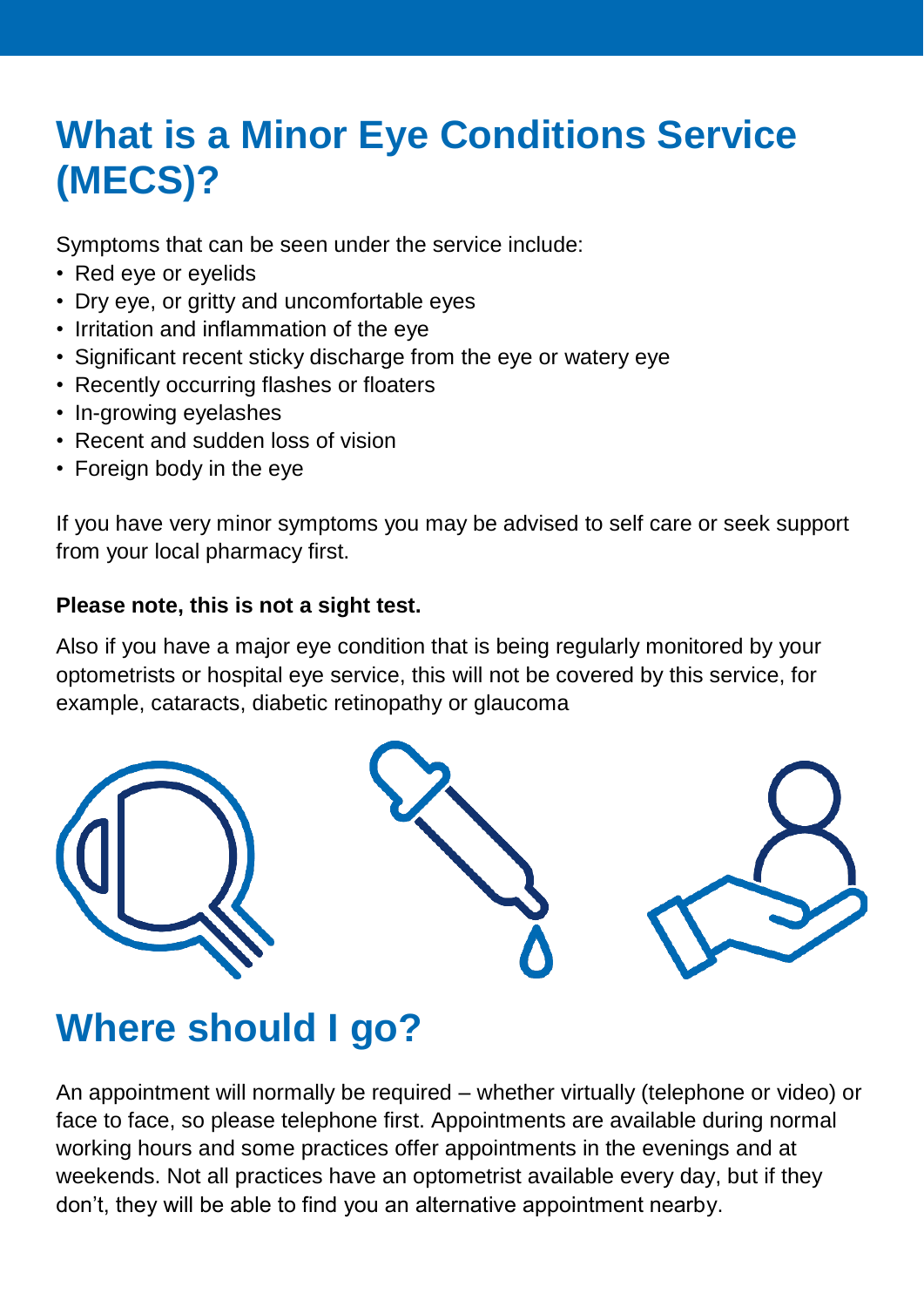# **Who is this service for?**

If you are registered with a local GP you can use this service. It is for people of all ages – adults and children. Children under 16 years must be accompanied at their appointment by an adult.

## **How do I book an appointment with the service?**

To make an appointment, call one of the participating optical practices. A local participating practice can be found online at:

## **primaryeyecare.co.uk/find-a-practice**

You will be asked some questions about your symptoms in order to assess how quickly you need to be seen by the service, which will be within 24hrs in urgent cases and within a few days for non-urgent cases.

You maybe be contacted by a clinician to discuss your symptoms further either via phone or video call first.

Please take your glasses and a list of your current medication with you to the appointment. The optometrist may put drops in your eyes to enlarge your pupils in order to get a better view inside your eyes. You should not drive until the effects of these drops have worn off, which may take a few hours.

If your condition is more serious, the optometrist will book you an urgent appointment at a hospital eye clinic.

If you need a routine appointment with a hospital, the optometrist will organise this for you.

You may also be advised to make an appointment with your GP if your eye condition is in relation to your general health.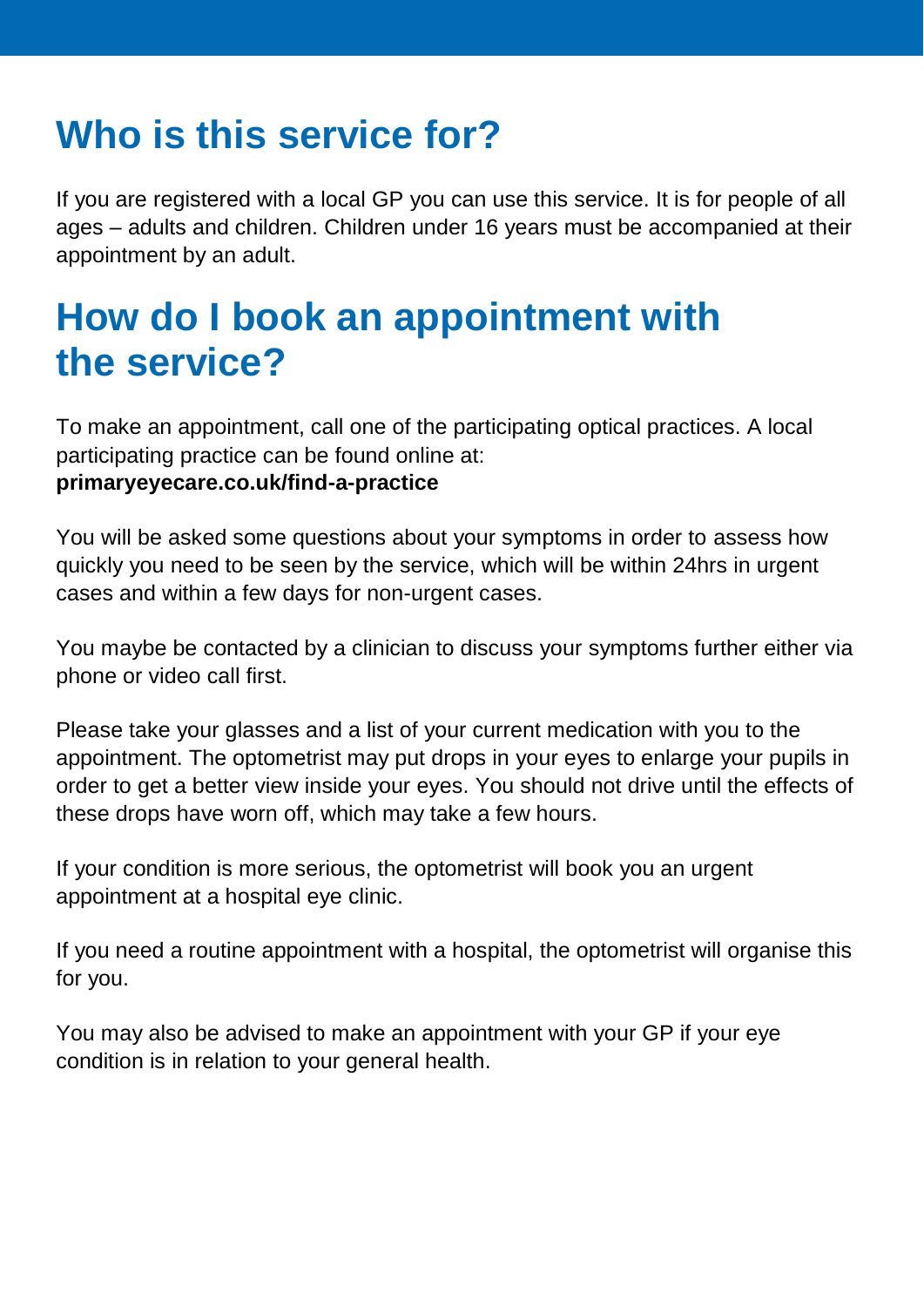## **Guildford and Waverley area - Participating Opticians**

## **GUILDFORD**

**Name: Specsavers Guildford Address:** 23 Friary Street, Guildford. GU1 4EH **Reception telephone:** 01483 452 225

**Name: Boots Opticians Guildford Address:** 22-24 Swan Lane, Guildford. GU1 4EQ **Reception Telephone:** 01483 573637

**Name: Bayfields Opticians Guildford Address:** 37 High Street, Guildford. GU1 3DY **Reception Telephone:** 01483 575650

#### **GODALMING**

**Name: I Spy Opticians Address:** 67 High Street, Godalming. GU7 1AW **Reception telephone:** 01483 414168

**Name: Boots Opticians (D&A) Address:** 33 High Street, Godalming. GU7 1AU **Reception telephone:** 01483 425087

**Name: Chandlers Godalming Address:** 40 High Street, Godalming. GU7 1DY **Reception telephone:** 01483 418020

## **CRANLEIGH**

**Name: Specsavers Cranleigh Address:** 104 High Street, Cranleigh. GU6 8AJ **Reception telephone:** 01483 278200

**Name: Boots Opticians Cranleigh Address:** Unit 3, Stocklund Square, 170 High Street, Cranleigh. GU6 8RG **Reception telephone:** 01483 276994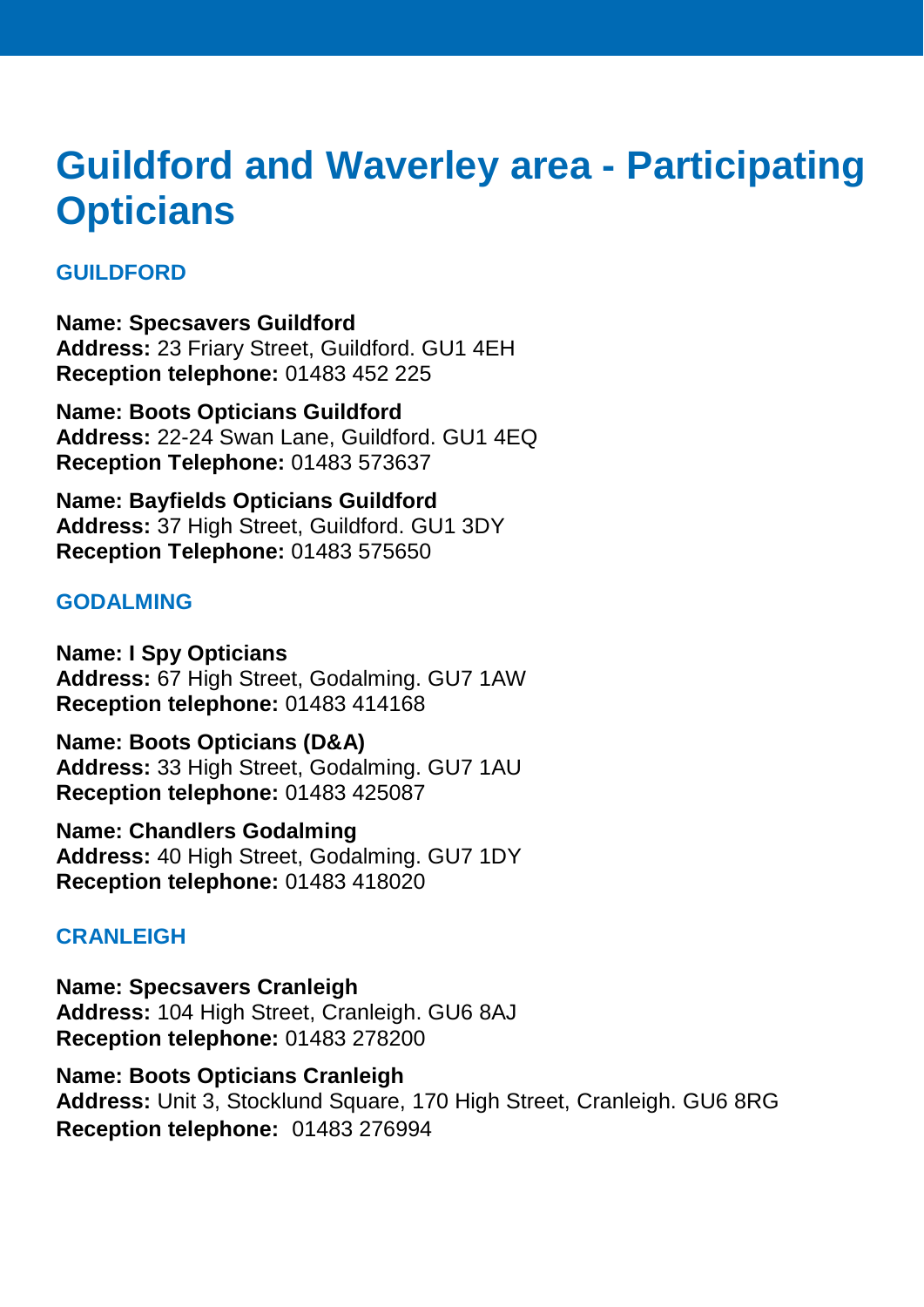#### **HASLEMERE**

**Name: Chandlers Haslemere Address:** 2 Charter Walk, West Street, Haslemere. GU27 2AD **Reception telephone:** 01428 652512

**Name: Leightons Haslemere Address:** 37 Wey Hill, Haslemere. GU27 1BZ **Reception telephone:** 01428 643975

#### **OTHER**

**Name: Mathesons Optometrists, Grayshott Address:** 3 Victoria Terrace, Crossways Road, Grayshott. GU26 6HF **Reception telephone:** 01428 606069

**Name: Specsavers Farnham Address:** 199 West St, Farnham. GU9 7HH **Reception telephone:** 01252 727737

**Name: The Optical Centre, Ash Vale Address:** 5 The Parade, Wharf Road, Ash Vale. GU12 5AZ **Reception telephone:** 01252 314332